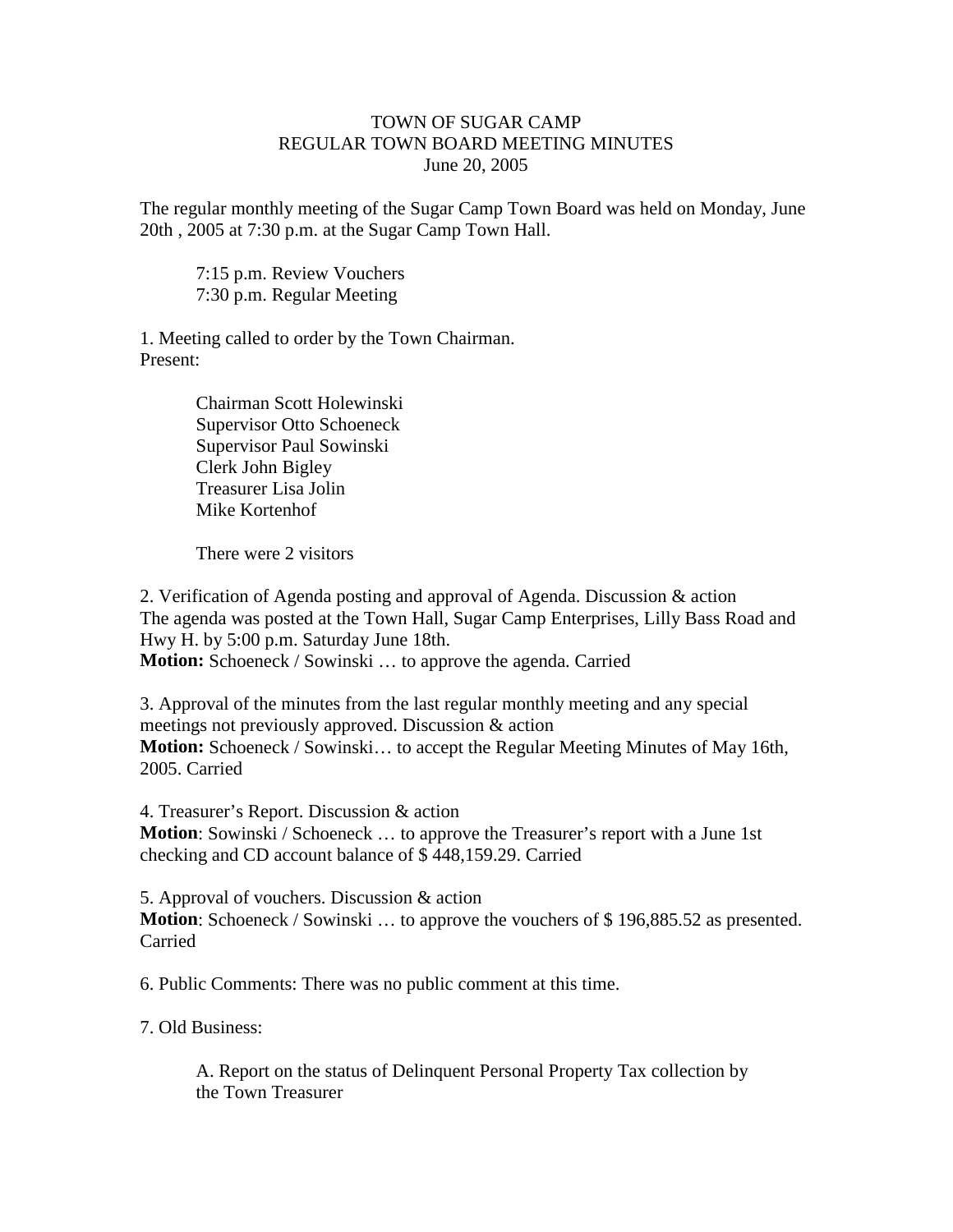The treasurer reported that as of June 17, 2005 there was \$19,526.02 owed to the Town as delinquent personal property tax.. Of that: \$7,491.87 was determined to be uncollectible, \$4,672.49 was determined to be errors and mistakes, \$4,815.00 had been collected. The Board will review this report and may take action at the July meeting to collect the balance of the collectable funds.

Disc Golf Course development update.

There is a committee now formed to steer the development of the Disc Golf Course. They will meet and bring back to the Board specific plans and time line to the course development. The Board has \$10,000 to \$12,000 in the Park Improvement Account to be used for construction of dug out on the new ball field. If there are funds left over they can be used for developing the course.

## 8. New Business:

A. Clerks Items Liquor License Renewal approval – see attached list Motion: Schoeneck / Sowinski… to approve the Liquor Licenses Renewals as presented. Carried Cigarette License approval – see attached list **Motion:** Sowinski / Schoeneck ... to approve the Cigarette Licenses as presented. Carried

Operators License approval – see attached list **Motion**: Schoeneck / Sowinski... to approve the Operator's Licenses as presented. Carried Insurance Policies Review The Board reviewed the new policies, coverage was in order. Discussion only, no action.

B. Board Members Items Chairman Holewinski

a. Chairman's report- information only

b. Correspondences – information only

Supervisor Sowinski - information only Supervisor Schoeneck - information only

Road, Shop, Town Hall:

Road Work Report: Discussion & possible action See attached report